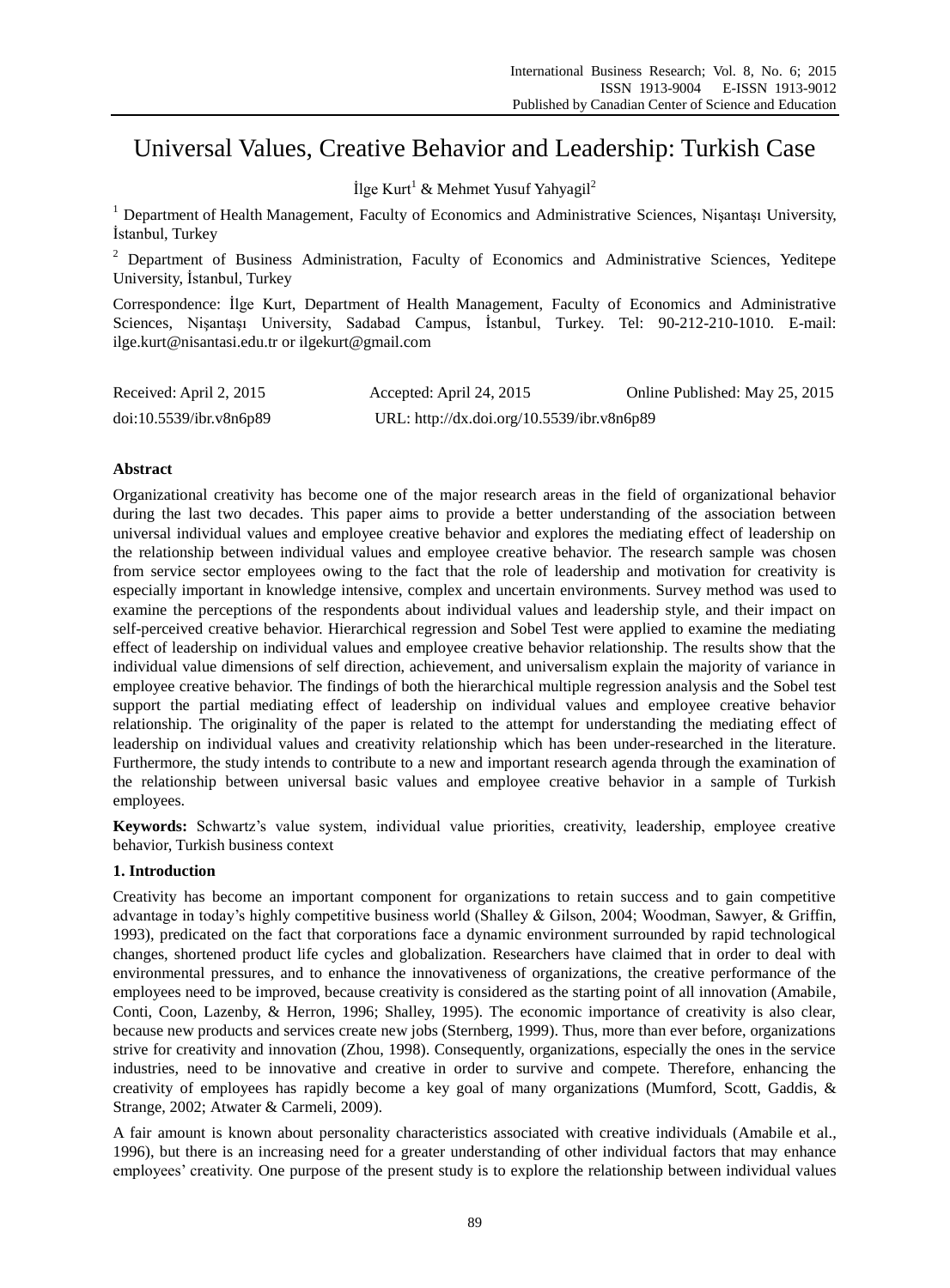and creativity. Schwartz (1992) defined individual values "as desirable, trans-situational goals, varying in importance that serve as guiding principles in people"s lives" (p. 521). Depending on the Schwartz"s Value Theory (1992), this study first tries to explore whether there exists a relationship between individual values that employees possess as guiding principles in their lives and their creativity related behaviors. Apart from cross-cultural differences of values (Schwartz & Sagie, 2000), each country also can be considered to preserve a heterogeneous value structure within itself. The commercial and industrial activities, regional and ethnic differences play an important role in the emergence of subcultures. Turkey is one of the countries experiencing different variety of values due to the emergence of different subcultures. As Ergin and Kozan (2004) states: "Turkey can be considered as a country with diverse set of values due to its westernization efforts" (p. 37). The traditional life style is observed mostly in the east rural areas of the country, which is also prevalent in migrant populations moving from the countryside to major urban areas. Considering their central role in personal and social life, values deserve more research attention than they have received thus far. In the present study, individual values are evaluated from the perception of employees, presuming the veracity of the fact that creativity is a self-awareness process, and that analyzing individuals" self-perceptions and subjective experiences may be the first and most important step towards understanding the process of creativity.

There also exists a major leadership challenge as managers seek ways to foster and maintain creativity at work. The pace of change that organizations are confronting today has led leaders to be more adaptive. Within the dynamic organizational environment, "the hallmark of contemporary leadership is the capacity to foster employee creativity" (Tierney, 2008; p. 95). The leaders are encouraged to work with their employees to generate creative solutions for complex problems, and to guide them in handling the developments and changes (Bass, Avolio, Jung, & Berson, 2003). At both individual and organizational level, supervisory support and leadership are considered to be important antecedents to creativity (Smith & Shalley, 2003). Therefore, a key research question depends on the role of leadership in motivating employees to engage in creative tasks. Results of previous studies showed links between individual values and transformational leadership (Sarros & Santora, 2001; Ergin & Kozan, 2004), as well as links between transformational leadership and creativity (Shin & Zhou, 2003; Jung, Chow, & Wu, 2003; Mumford et al., 2002). However, the mediating role of leadership remains unexplored. The present study analyzes the mediating effect of leadership, trying to explore the role of leadership in the individual values - creativity relationship.

In the service industry, jobs are complex, demanding, and require autonomy in facing challenges; service employees are then, encouraged to focus their attention on considering different alternatives and creative outcomes (Shalley & Gilson, 2004). In order to clarify these relationships, the target sample is selected as the Turkish service industry employees.

The current study is among the first to explore the effect of leadership as the mediating variable between individual values and employee creative behavior (ECB) in Turkey. It provides a cultural perspective, as more studies are needed to further understand the impacts of individual values on creativity, especially in organizational settings outside North America and Europe.

The study attempts to explore the following research questions:

RQ1. What are the individual values that are related to employee creative behavior?

RQ2. Do leadership behaviors mediate the relationship between individual values and employee creative behavior?

#### **2. Theoretical Background**

#### *2.1 Creativity and Employee Creative Behavior (ECB)*

Creativity can be defined as the seed of all innovation and psychological perceptions of innovation (Amabile et al, 1996). "It is the ability to produce work that is both novel (original, unexpected) and appropriate (useful, adaptive concerning task constraints)" (Sternberg, 1999). Organizational creativity, with its roots in general research on creativity and psychology, mainly concentrates on variables that have direct and influential implications for workplace (Shalley & Zhou, 2008).

The individual is the ultimate source of any new ideas, and provides the foundation for innovation (Shalley & Gilson, 2004). Campbell's evolutionary model of creativity argues that creativity is not a process performed only by brilliant individuals, but that it can be developed through trial and hard work (Amabile, Barsade, Mueller, & Staw, 1995) by focusing on idea generation and variation. Shalley (1995) defined creative behavior as "*behavior that results in identifying original and better ways to accomplish some purpose" (p. 483), and individual creative* behavior *as* "*developing solutions to job-related problems that are judged as both novel and appropriate for the*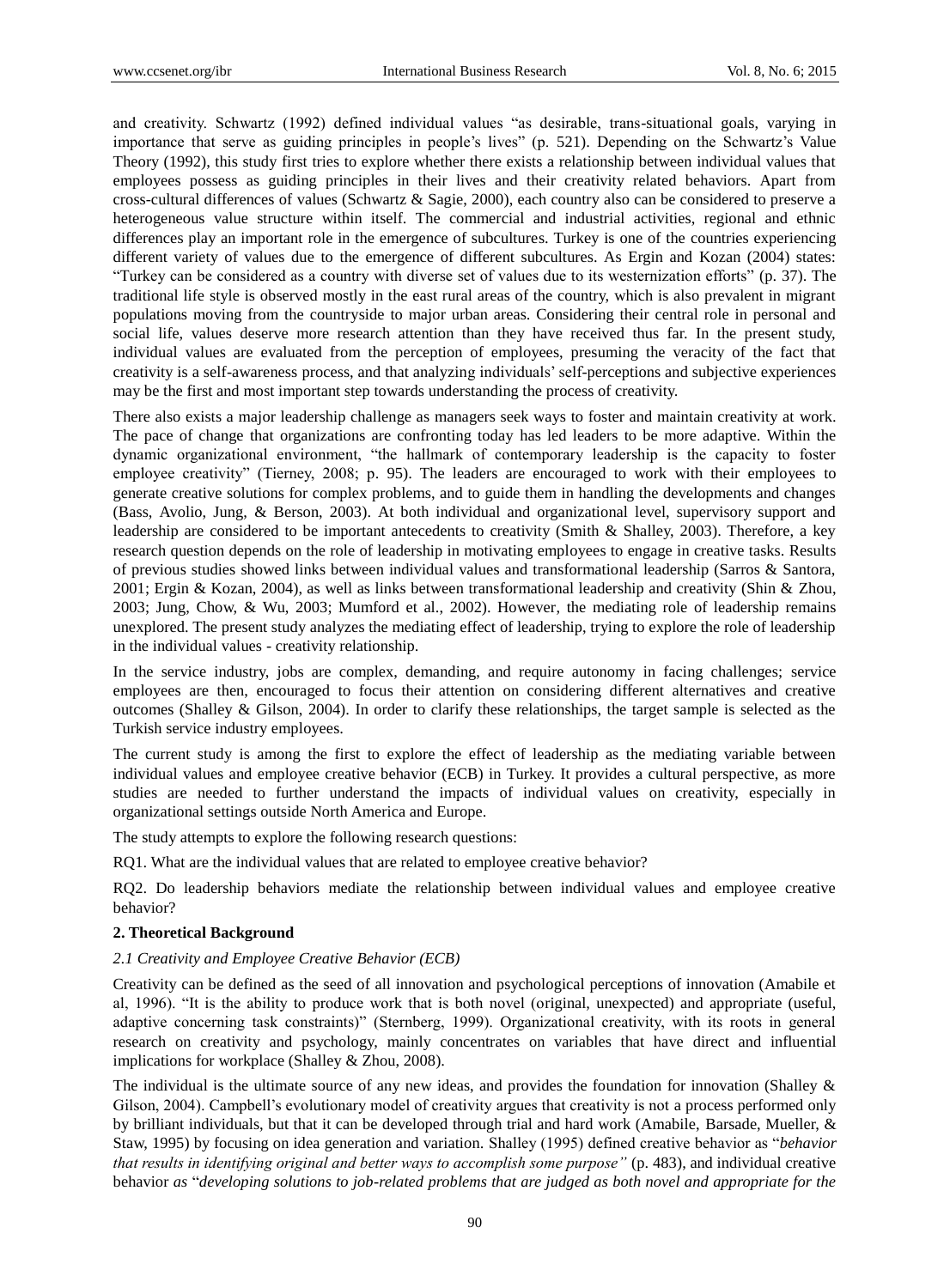#### *situation*" (p. 484).

Rice (2006) operationalized ECB as an employee's perceptions and beliefs about his/her creativity related behavior in the workplace. It is argued that creative individuals possess strong self images of being creative (Farmer, Tierney, & Mcintyre, 2003). Farmer et al. (2003) discussed that past creative behavior as seen by self, should be a predictor of future creative activity. Self perception of employees about their creative behavior in the workplace also draws attention to the importance of intrinsic motivation (Amabile et al., 1996).

## *2.2 Schwartz's Framework*

The definition of the term individual values takes its place in different contexts. Despite the variety of definitions, the common theme for the definition of values is related to an individual"s goal or mode of behavior. Scholars have (Rokeach, 1973; Schwartz, 1992) conducted extensive studies to determine the nature of individual values. Schwartz (1992) operationalized the concept of individual values, and his study has been validated in many cross- cultural settings.

Schwartz defined values "*as desirable, trans-situational goals, varying in importance that serve as guiding principles in people's lives*" (Schwartz et al., 2001, p. 521). His theory consists of ten motivationally distinct types of values that are recognized by members of most societies and the goals that serve as guiding principles.

| Power          | Social status and prestige, control or dominance over people and resources.                                                                                                 |
|----------------|-----------------------------------------------------------------------------------------------------------------------------------------------------------------------------|
| Achievement    | Personal success through demonstrating competence according to social standards.                                                                                            |
| Hedonism       | Pleasure and sensuous gratification for oneself.                                                                                                                            |
| Stimulation    | Excitement, novelty and challenge in life.                                                                                                                                  |
| Self-direction | Independent thought and action-choosing, creating, exploring, desiring to be self-governing.                                                                                |
| Universalism   | Understanding, appreciation, tolerance, and protection for the welfare of all people and for nature.                                                                        |
| Benevolence    | Preservation and enhancement of the welfare of people with whom one is in frequent personal contact.                                                                        |
| Tradition      | Respect for, commitment to, and acceptance of the customs and ideas that traditional culture or religion impose on the<br>self, holding onto traditional customs and ideas. |
| Conformity     | Restraint of actions, inclinations, impulses likely to upset or harm others and to violate social expectations or norms,<br>obeying social expectations.                    |
| Security       | Safety, harmony, and stability of society, of relationships, and of self.                                                                                                   |

#### Table 1. Schwartz"s ten individual level values

In addition to presenting ten motivational types of values, the theory also specifies the dynamic relationships among them (Schwartz & Sagie, 2000) by introducing a circular structure of relations among the ten values according to their motivational compatibility or incompatibility (Struch, Schwartz, & Van der Kloot, 2002). The first dimension is labelled conservation versus openness to change, whereas the second dimension is labelled self-transcendence versus self-enhancement. Openness to change covers values of self direction and stimulation, whereas conservation comprises values of security, conformity, and tradition. Self-transcendence covers values of universalism and benevolence, whereas self-enhancement comprises values of power and achievement. Finally, hedonism includes elements of both openness to change dimension and self enhancement dimension.

## *2.3 Full Range Leadership Theory*

Owing to the fact that the existing theories of leadership primarily were limited to focusing on basic exchanges between leaders and followers such as role and goal clarification, rewarding or punishing behavior; Bass (1985) underlined the necessity to understand how leaders could influence followers to transcend their self-interest for greater goals of organizations in order to achieve optimal levels of performance. Being aware of that necessity, Bass and Avolio (1995) developed a full range model of leadership. The original theory included four transformational and two transactional leadership factors and one non transactional laissez-faire leadership factor.

Transactional leadership consists of an exchange between leaders and followers in which followers receive certain values and outcomes, when their leader"s wishes are fulfilled (Burns, 1978). Its four dimensions are summarized as follows: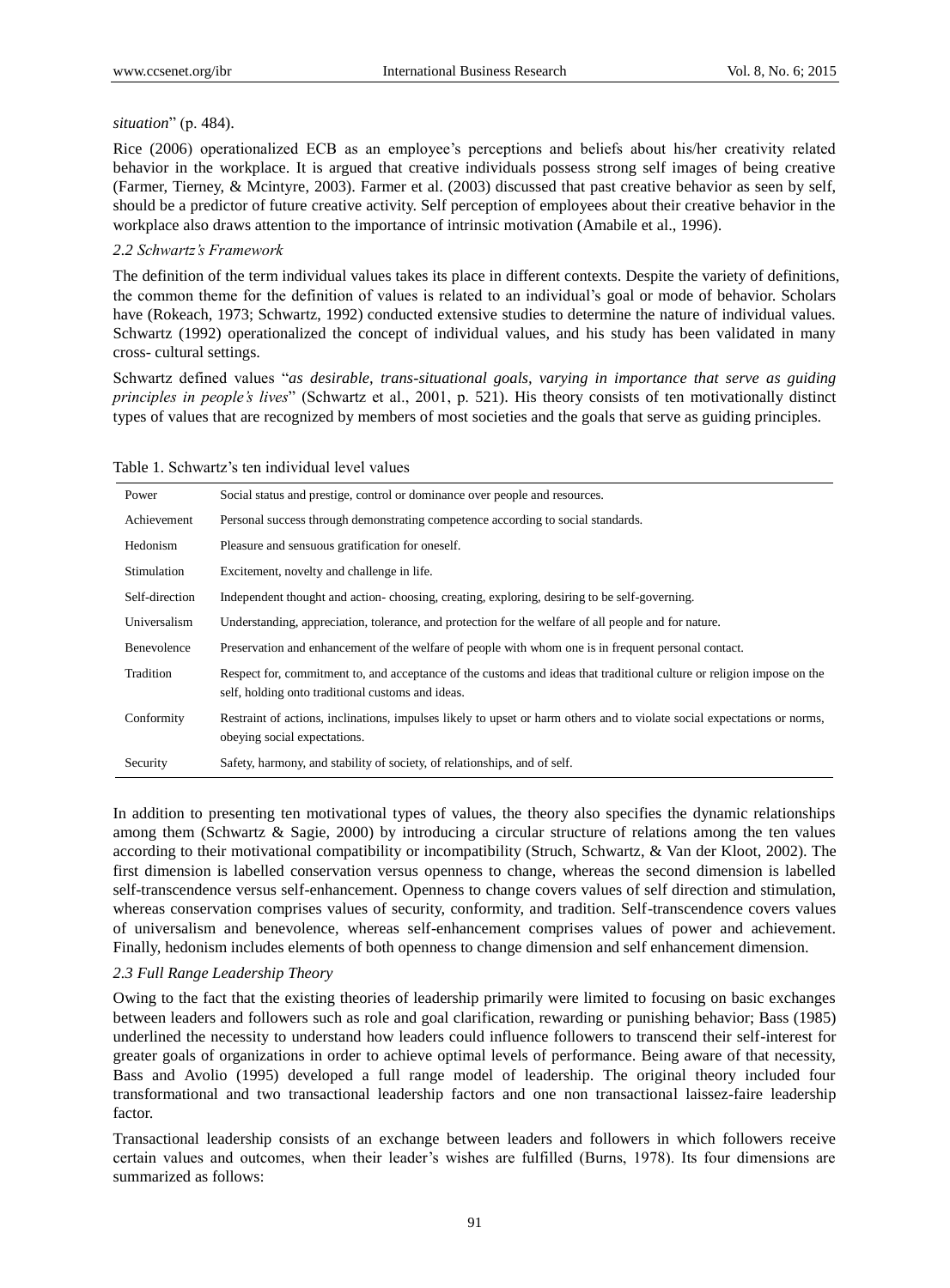1) Contingent Reward: Leaders provide followers with material and psychological rewards contingent on contractual obligations, and attainment of the specified performance level (Den Hartog & Koopman, 2001).

2) Management by Exception (Active): Leaders actively seek deviations from standard procedures, and ensure that standards are met. The leader enforces rules to avoid mistakes (Bass, 1997) and clarifies objectives (Bass et al., 2003).

3) Management by Exception (Passive): The leader only intervenes if deviations from the standard procedures and irregularities take place and wait to take action until problems become serious (Bass, 1997).

4) Laissez Faire: It is a non-leadership dimension. The leader avoids making decisions, accepting responsibilities, using authority and, taking responsibilities (Den Hartog, Van Muijen, & Koopman, 1997).

Bass (1985) introduced the transformational leadership concept to organizations to describe the leaders engaged in transforming organizational changes, and motivating followers. Transformational Leaders are able to inspire their followers through four dimensions (Bass & Avolio, 1995), explained as follows:

1) Idealized Influence: This dimension is also referred as charisma. This dimension is further subdivided into two perspectives. Idealized influence (attributed) is related with whether the leader is perceived as confident, powerful and focused on higher-order ideals and ethics (Antonakis, Avolio, & Sivasubramaniam, 2003). Idealized influence (behavior) comprises charismatic actions of the leader, focused on values, beliefs and a sense of mission (Antonakis et al., 2003).

2) Inspirational Motivation: Leaders act as a model for their followers by projecting an idealized vision, communicating that the vision is achievable, stressing ambitious goals, viewing future with optimism, providing encouragement for what needs to be done, and using symbols to focus efforts (Den Hartog & Koopman, 2001; Bass, 1997).

3) Intellectual Stimulation: It refers to the leader actions with the purpose of challenging followers to think creatively and to find solutions to difficult problems (Antonakis et al., 2003).

4) Individualized Consideration: Followers are treated as individuals, not just members of the group (Dionne, Yammarino, Atwater, & Spangler, 2004). The leader concentrates on the individualization and development of followers.

#### *2.4 Individual Values and Creativity*

In many research studies values have been found to predict "*behavior"* (Ball & Rokeach, 1973; Denny, 1979; Grube et.al., 1977, Homant & Rokeach, 1970; Penner, 1971; Rokeach, 1973; Shotland & Berger, 1970 as cited in Rokeach & Regan, 1980; p. 579) and "*attitudes"* (Feather, 1975; Rim, 1970; Rokeach, 1973 as cited in Rokeach & Regan, 1980; p. 579). As stated by Meglino and Revlin (1998), values directly affect behavior, depending on the fact that they encourage individuals to act in accordance with their values, and values have their greatest impact in the absence of situational variables that affect behavior in other ways.

Corroborating the argument that individual values may predict behavior, creativity related behaviors have been shown to be related to values. Gump (2003) explored the relationship between individual values and creative accomplishments, and found that values could be used to predict creativity. Dollinger, Burke and Gump (2007) tested the prediction that creative individuals hold a different values system than their less creative counterparts. In parallel with prediction, creative accomplishments and products correlated significantly not only with the self-direction value dimension but also with universalism and stimulation. Creative accomplishments correlated negatively with the value dimensions of tradition, security, and power.

Self direction and stimulation are the two value types, which fall within the dimension of openness to change, and they measure interest in and openness to unconventional ways of doing things. It would be then possible to expect them to have a positive relationship with creativity. As stated by Mumford (2000), achievement is a strong motive, expected to be demonstrated by creative people, because those people tend to be independent, and follow their own ideas for achievement, without being concerned by socially imposed expectations. Therefore, achievement is expected to be positively related with ECB. Extrinsically motivated employees are challenged primarily by the extrinsic goal, and follow the strategy to take the safest, surest, and fastest way, whereas intrinsically motivated employees concentrate on the interest, challenge, and enjoyment. Creativity at the individual level is expected to be more related with internal motivation (Amabile, 1988). Stimulation, selfdirection, and achievement can be considered as values with inward orientations. The novelty, challenge, and excitement of creative behavior can be expected to be linked positively with stimulation. Self direction is an individual value dimension defined as independent thought and action by choosing, creating, exploring, and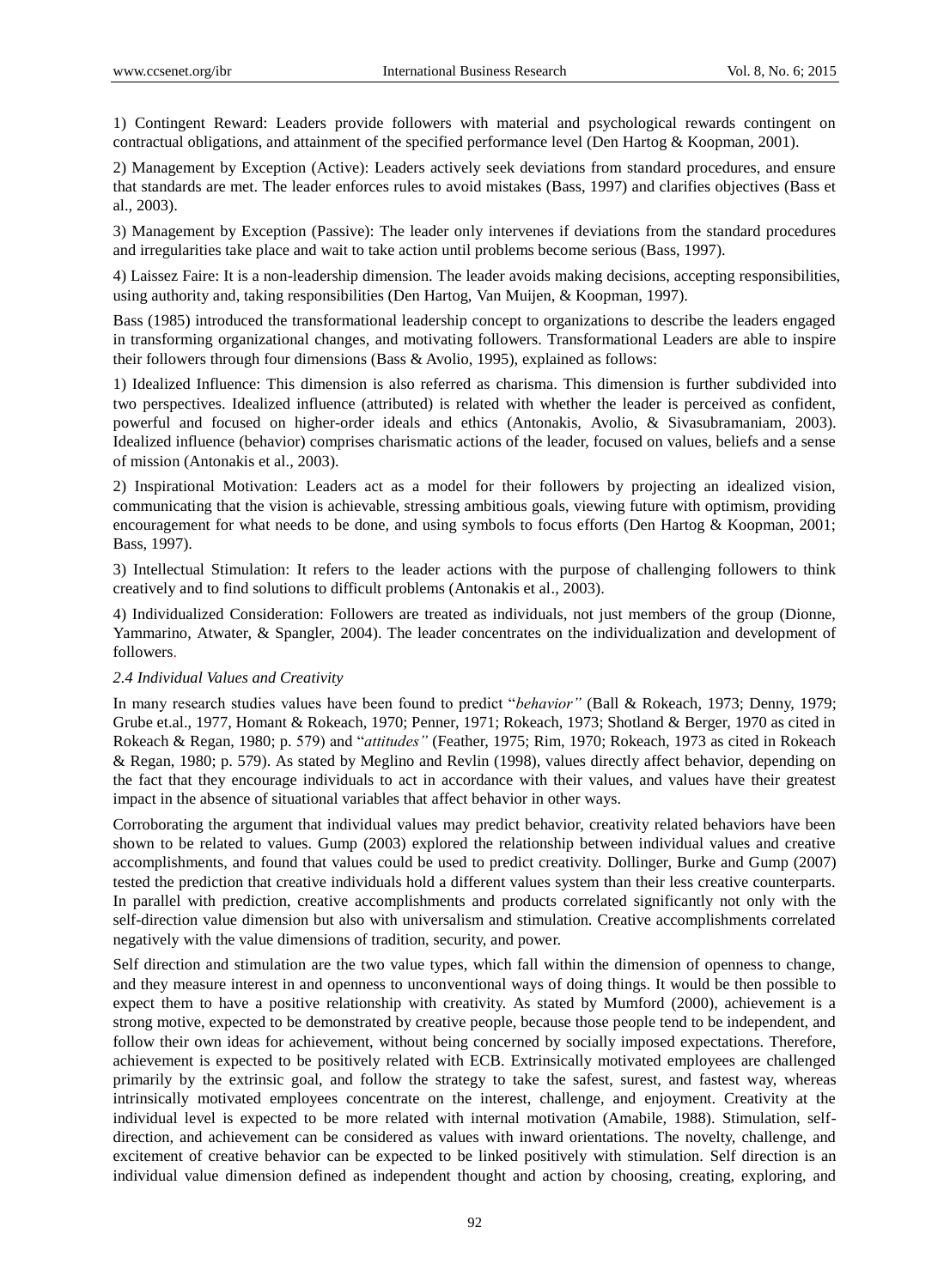desiring to be self-governing (Bardi & Schwartz, 2003). It includes value items emphasizing creativity, freedom, choosing own goals, being curious and independent (Rice, 2006). As a result, self direction can be considered to have direct links with creativity.

In line with the literature review, the following hypotheses were formulated:

H 1: There is a significant relationship between individual values and ECB.

H1a: Three individual values (Self direction, Stimulation, Achievement) explain the majority of variance in the dependent variable of ECB.

## *2.5 The Mediating Role of Leadership*

According to path-goal leadership theory, individuals are most likely to be motivated by leaders who can provide different ways towards their need fulfillment. Through that perspective, it can be said that employees having individual values closely related with their need for creative actions, can be fulfilled and motivated by leaders, triggering those values. As assumed by Ehrhart and Klein (2001), individuals are particularly satisfied with leaders with whom they perceive they share similar values and with leaders whom they perceive will meet their needs. Using this logic, it may well be possible to discuss that followers who are open to change, achievement oriented and self directed, can find transformational leader"s vision of innovative approach as an inspiration. Followers who value intrinsic rewards of work may also perceive transactional leadership contrary to their values. In an organization comprising employees with values closely and positively linked with creativity, leaders providing those means can be expected to emerge.

Sarros and Santora (2001) indicated that the relationship between leadership style and value orientations showed a positive correlation among transformational leadership behaviors and values that encourage personal and professional development (i.e. achievement, self direction and stimulation). Ergin and Kozan (2004) examined whether intra-cultural differences in basic values affect followers" preferences for transformational versus transactional leadership and the results supported the hypothesis that employees who scored high on Schwartz"s self-transcendence dimension would prefer transactional leaders, whereas employees who scored high on openness to change dimension would prefer transformational leaders. Consequently, transformational leadership can be expected to be related with openness to change dimension of individual values. Ros, Schwartz and Surkiss (1999) found a positive relationship between conservation value dimension and extrinsic work values such as good salary, work conditions, closely related with contingent reward dimension of transactional leadership.

Several recent studies of leadership have examined the importance of leaders on employees' creative behavior (Tierney & Farmer, 2004; Jaussi & Dionne, 2003; Jung et al., 2003), and discussed that effective leadership enhanced ECB and their willingness to engage in creative processes. Amabile"s Componential Theory of Creativity claimed that leaders could influence both the level and frequency of creative behaviors among followers. That discussion opened way to research into how leaders could trigger creative behavior of employees. Applied to creativity, findings point to transformational leadership. Transformational leadership behaviors including intellectual stimulation, vision articulation, role modelling and transcendence of self interest, were found to be related with creativity (Shin & Zhou, 2003; Jung et al., 2003; Mumford et al., 2002).

Shin and Zhou (2003) suggested that transformational leadership is related to follower creativity through its impact on intrinsic motivation. Transformational leadership behaviors closely match the determinants of innovation and creativity at the workplace (Elkins & Keller, 2003), and its dimensions of vision, support for innovation, autonomy, encouragement, recognition, and challenge act as "*creativity enhancing forces*" (Gümüşlüoğlu & İlsev, 2009; p. 462). As Shin and Zhou (2003) suggested, transformational leadership dimensions help to progress creative behavior at both micro and macro levels of the organization by energizing and encouraging employees to handle the tasks and problems in novel ways that challenge the status quo.

Although a handful of studies have examined the effects of leadership on followers' creativity, the mediating role of leadership between individual values and ECB has been under-researched in the literature. As Tierney (2008) claimed, certain types of leaders can be more effective with certain types of employees in fostering creative performance, because their characteristics serve to complement each other. As Egri and Herman (2000) stated, leaders with openness to change values mostly exhibit transformational leadership. In this regard, it might be expected that leadership plays a mediating role in fostering ECB especially for employees with individual values possessing creativity related value items.

Shin and Zhou (2003) claimed that transformational leadership enhanced intrinsic motivation of employees, encouraging them to produce novel and appropriate ways of conducting tasks.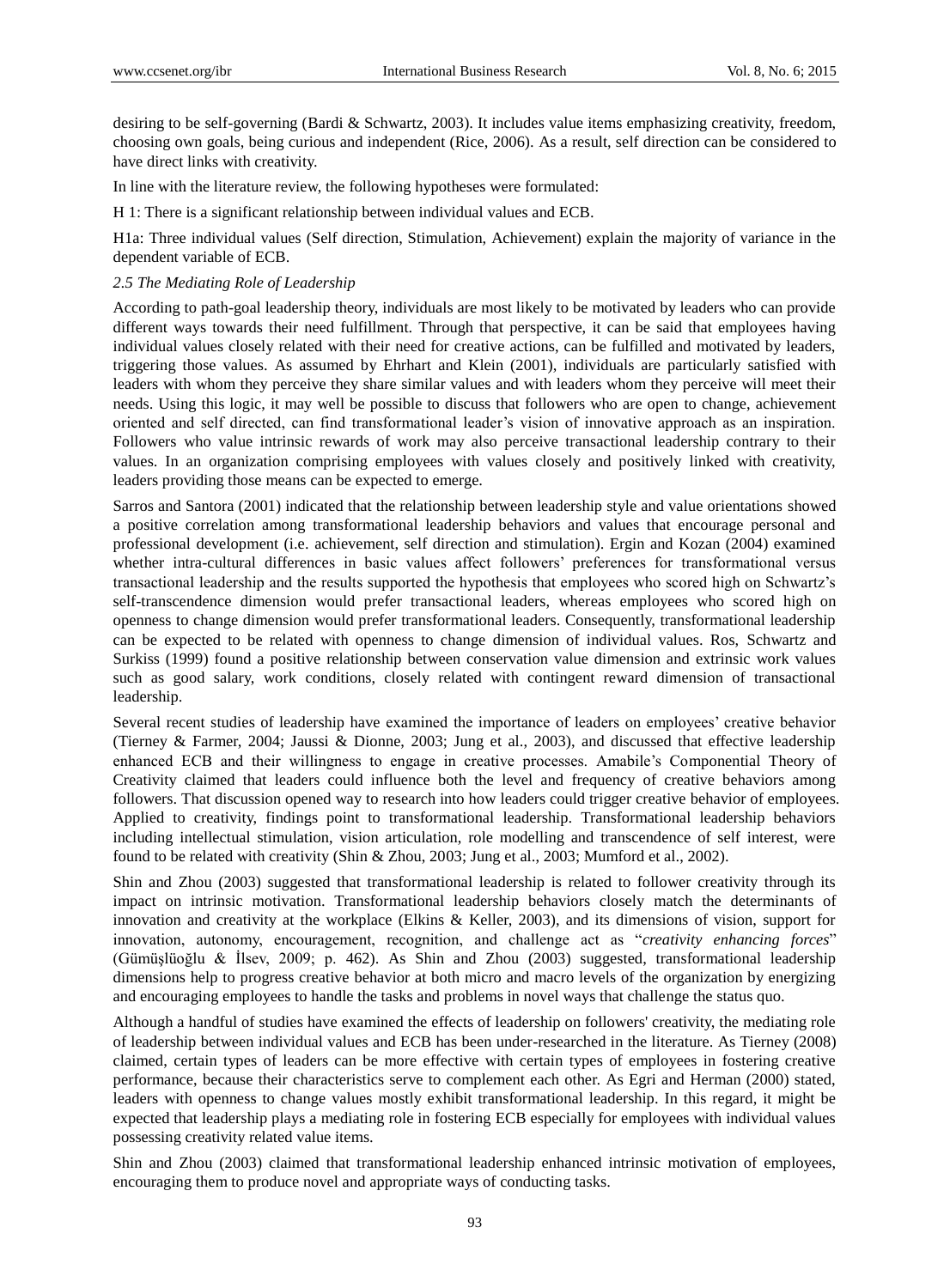However, followers who value intrinsic rewards of work may find transactional leadership contrary to their values. For the presence of creative workers to have a positive relationship with creativity, supervisors should not exert close monitoring. In line of the foregoing arguments, it is possible to underline the mediating role of the type of leadership between individual values and demonstration of creative behavior.

H2: The relationship between Individual Values and ECB is mediated with the type of Leadership.

## **3. Method**

## *3.1 Sample and Procedure*

The data collection method of the present study is based on surveys and conceptual modeling (Meredith et al., 1989). The nature of the research design is correlational, and it is a cross-sectional study. The sample is randomly selected from companies operating in service sector in İstanbul, Ankara, and İzmir. Within that perspective, the data for the study was collected through random sampling from a list obtained from The Chamber of Commerce and Turkish Banker"s Association. A total of 370 respondents are included in the sample from 20 different companies, operating in service industry.

## *3.2 Measurement Instruments*

The research instrument used in the current study has four main sections. The first section covers six socio-demographic items. The remaining sections include the measurement instruments used to assess ECB, individual values and leadership.

*Employee Creative Behavior*: ECB was measured by Rice's (2006) nine-item inventory. Rice (2006) operationalized ECB using items based on literature such as Ganesan and Weitz (1996), Amabile et al. (1996), Mumford and Gustafson (1988), Oliver and Anderson (1994). Items were scored on a five-point Likert-type scale.

*Individual Values:* The Schwartz Value Survey has gained importance and widely accepted as a valid and reliable instrument (Fontaine & Richardson, 2005). Schwartz and his colleagues developed the measurement device (Schwartz Value Survey/SVS), composed of 56 items with 10 value dimensions. Respondents were asked to rate how important each statement is as a guiding principle in their lives on a nine point scale. In the present study, the instrument of individual values is based on Schwartz Social Value Theory and includes 10 items as 5 point Likert type questionnaire ranging from strongly agree to strongly disagree. This was done by using ten main individual dimensions as single items to measure each value (Yahyagil & Otken, 2011).

*Leadership:* One of the most widely used measures to assess leadership is Bass and Avolio's (1995) Multifactor Leadership Questionnaire (MLQ Form 5X). The recent MLQ-5X short form is a 45 item (36 leadership items and 9 outcome items), self scoring questionnaire. Transformational leadership covers 4 components named as; *Idealized Attributes, Idealized Behaviors, Inspirational Motivation (IM), Intellectual Stimulation (IS), Individual Consideration (IC).* Transactional leadership covers components named as; *Contingent Reward, Management-by-Exception: Active, Management-by-Exception: passive. L*aissez-faire leadership is composed of itself; named as; *Laissez-Faire (LF).* Finally there are 3 components of perceived success (outcome) named as; *Extra Effort, Effectiveness, Satisfaction with the Leadership.* The three items related with perceived success of leader were taken out, depending on the fact that the perceived success of the leader was not one of the research concepts of this study.

## **4. Results**

## *4.1 Descriptive Statistics*

Descriptive statistics indicate that 55.4 percent of the respondents of the study were male (205 male) whereas 44.6 percent were female (165 female). The majority of the respondents (28.1 percent) were between the ages of 26-30 and 23 percent of them were between 31-35 years. Nearly half of the respondents (53.5 percent) were university graduates. Among the six categories that represent the position held in the organization, 29.2 percent were technical staff (engineers mostly), 23.2 percent were specialists and 15.1 percent were managers. 41.9 percent of the respondents had been working in the current organization over 5 years. When the total work experience of respondents is considered, it can be stated that nearly half them (48.9 percent) had been working for more than 10 years.

## *4.2 Reliability and Exploratory Factor Analysis*

Cronbach"s alpha was used to assess the internal consistency of the variables for measuring the reliability of scale. The reliability of the research concepts were found before the factor analysis and the generally agreed lower limit of 0.70 were surpassed.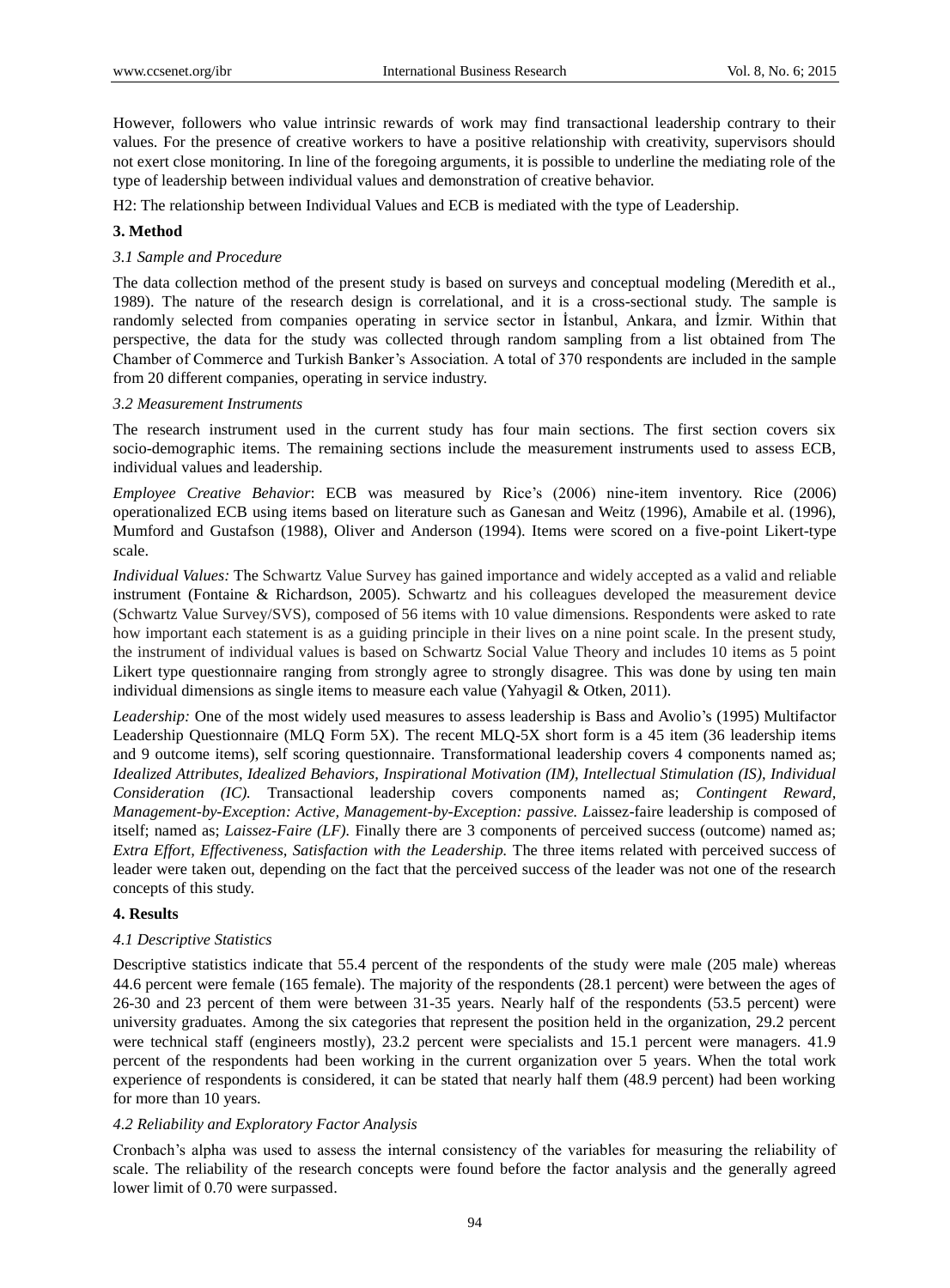Factor analysis for each concept was conducted, using SPSS 16.0. For individual values, the results grouped into two factors (Table 2). High and significant KMO (Keiser-Meyer-Olkin) and Cronbach"s alpha results did not require any items to be extracted (KMO: 0.874 and Bartlett's test significant at the .000 level). Security, benevolence, universalism, conformity and tradition dimensions of individual values constituted the first factor (Cronbach"s alpha: 0.936), whereas self direction, stimulation, achievement, hedonism, and power formed the second one (Cronbach's alpha: 0.915). Those groupings were also in parallel with the definitions of the value dimensions and accounted for 78.161 percent of cumulative variance.

|                       | Factor loadings |          |  |  |
|-----------------------|-----------------|----------|--|--|
| Items                 | Factor 1        | Factor 2 |  |  |
| Security              | 0.925           |          |  |  |
| <b>Benevolence</b>    | 0.896           |          |  |  |
| Universalism          | 0.896           |          |  |  |
| Conformity            | 0.873           |          |  |  |
| Tradition             | 0.828           |          |  |  |
| <b>Self Direction</b> |                 | 0.883    |  |  |
| Stimulation           |                 | 0.881    |  |  |
| Achievement           |                 | 0.862    |  |  |
| Hedonism              |                 | 0.844    |  |  |
| Power                 |                 | 0.802    |  |  |

Table 2. Factor analysis of individual values

For ECB, KMO value was found 0.894 and Bartlett's Test of Sphericity was significant ( $p = 0.000$ ); indicating that the data was adequate and appropriate to conduct factor analysis. ECB items were grouped into two factors. The first factor was related with items about efforts to achieve creativity and the second factor was related with items about creative performance (Table 3).

|  |  | Table 3. Factor analysis of ECB |  |
|--|--|---------------------------------|--|
|--|--|---------------------------------|--|

|                                                                                                               |          | <b>Factor Loadings</b> |
|---------------------------------------------------------------------------------------------------------------|----------|------------------------|
| Items                                                                                                         | Factor 1 | Factor 2               |
| I would like to learn some new skills that will help me to be more effective at work.                         | 0.856    |                        |
| When I perform well, I know it's because of my own desire to achieve.                                         | 0.780    |                        |
| I am on the lookout for new ideas from all the people with whom I interact as part of my job.                 | 0.738    |                        |
| I try to be as creative as I can in my job                                                                    | 0.720    |                        |
| My work is so personally rewarding for me that I am indifferent to special incentives provided by management. |          | 0.769                  |
| My boss feels that I am creative in my job.                                                                   |          | 0.705                  |
| When new trends develop in my workplace, I am usually the first to get on board.                              |          | 0.703                  |
| I believe that I am currently very creative in my work                                                        |          | 0.684                  |
| I experiment with new approaches to doing my job.                                                             |          | 0.602                  |

Table 4 and 5 present the factor analysis results of transformational and transactional leadership. Factor analysis of transformational leadership revealed three factors (KMO: 0.938 and Bartlett"s Test significant at the .000 level). The factors of transformational leadership did not represent the original categorization, but the grouping of items under each factor was meaningful. For transactional leadership, the composition of the items matched the original dimensions in the transactional leadership theory. However one item (Management by exception: Focuses attention on ...) which had factor loading value, lower than 0.45 was extracted from the analysis.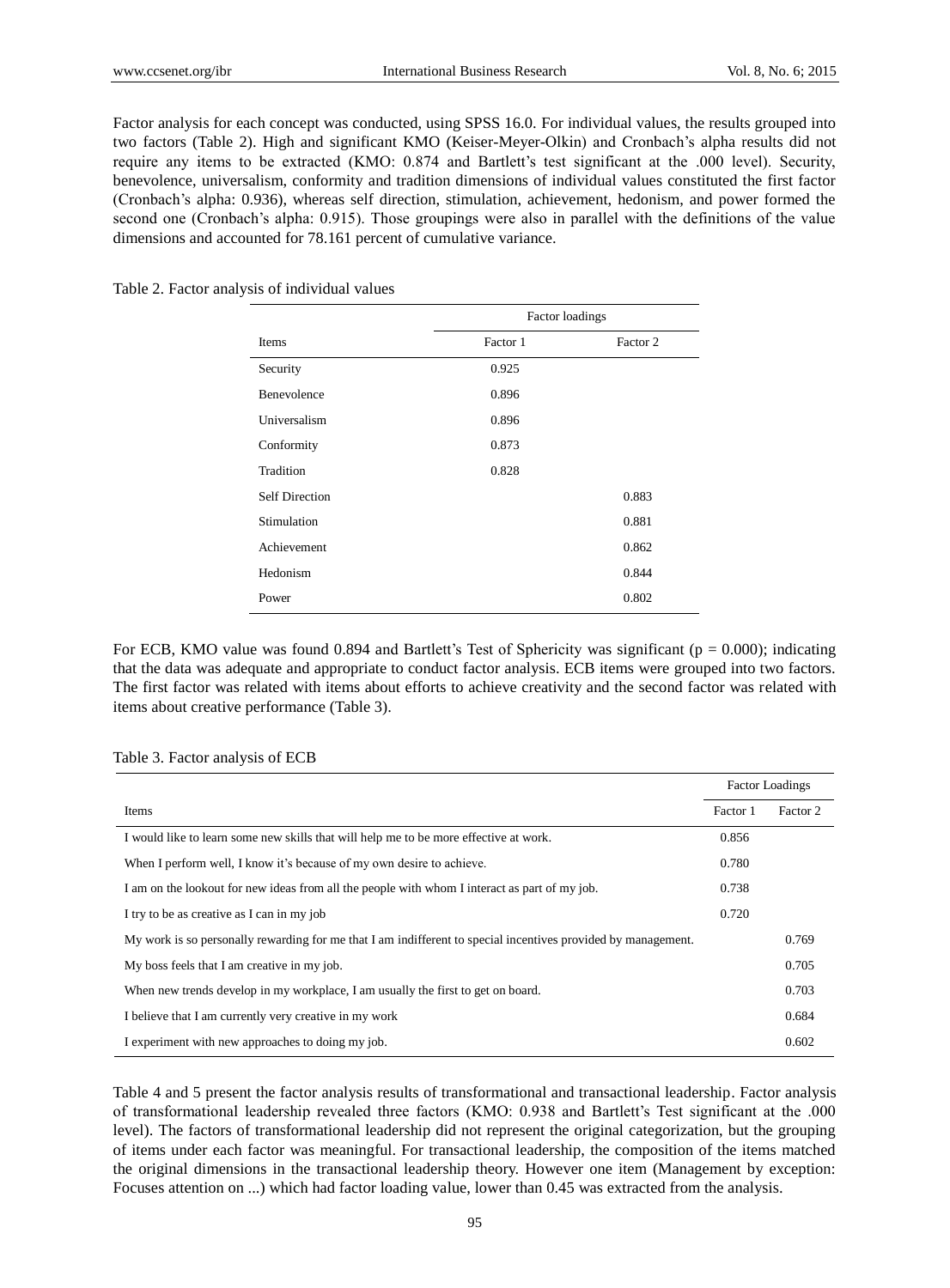#### Table 4. Factor analysis of transformational leadership

|                                   | <b>Factor Loadings</b> |          |          |
|-----------------------------------|------------------------|----------|----------|
| Items <sup>a</sup>                | Factor 1               | Factor 2 | Factor 3 |
| Spend time teaching               | 0.758                  |          |          |
| Seeks differing perspectives      | 0.741                  |          |          |
| Instills pride                    | 0.654                  |          |          |
| Considers the moral               | 0.628                  |          |          |
| Acts in ways                      | 0.626                  |          |          |
| Displays power and confidence     | 0.609                  |          |          |
| Gets me to look at problems       | 0.592                  |          |          |
| Goes beyond self-interest         | 0.567                  |          |          |
| Suggests new ways                 | 0.546                  |          |          |
| Re-examines critical assumptions  | 0.532                  |          |          |
| Specifies the importance          |                        | 0.808    |          |
| Talks enthusiastically            |                        | 0.754    |          |
| Emphasizes the collective mission |                        | 0.694    |          |
| Articulates a compelling vision   |                        | 0.665    |          |
| Talks about  values               |                        | 0.632    |          |
| Expresses confidence              |                        | 0.632    |          |
| Talks optimistically              |                        | 0.611    |          |
| Considers  different  abilities   |                        |          | 0.837    |
| Treats me as an individual        |                        |          | 0.768    |
| Helps my strengths                |                        |          | 0.588    |

#### Table 5. Factor analysis of transactional leadership

|                                                  | <b>Factor Loadings</b> |          |
|--------------------------------------------------|------------------------|----------|
| Items <sup>a</sup>                               | Factor 1               | Factor 2 |
| Provides assistance                              | 0.833                  |          |
| Expresses satisfaction                           | 0.813                  |          |
| Makes clear  expect                              | 0.744                  |          |
| Concentrates  mistakes, complaints, and failures |                        | 0.869    |
| Directs attention failures                       |                        | 0.827    |

*Note.* <sup>a</sup> These are word indicators only, not the complete MLQ items. The items were reproduced by special permission of the publisher MIND Garden, Inc. www.mindgarden.com, from the "Multifactor Leadership Questionnaire for Research" by Bernard M. Bass and Bruce J. Avolio. Copyright 1995 by Bernard M. Bass and Bruce J. Avolio. All rights reserved. Further reproduction is prohibited without the publisher"s written consent.

#### *4.3 Correlation and Regression Analysis*

To test the relationship between individual values and ECB, Pearson"s correlation analysis was performed. Results show that there is a significant, positive, but weak relationship (Sipahi et al., 2006) between individual values and ECB (r=0.271, p= 0.00). According to the regression analysis, they explain 7.3% of variance in each other (Table 6). When the factors of the individual values are put into Pearson correlation analysis with ECB, it is observed that there is a significant, negative and moderately strong relationship  $(r=-0.385, p=0.00)$  between individual values factor 1 (self transcendence and conservation) and ECB, whereas there is a significant, positive and strong relationship (r=0.695, p=0.00) between individual values factor 2 (openness to change and self enhancement) and ECB. Hence, H1 was supported.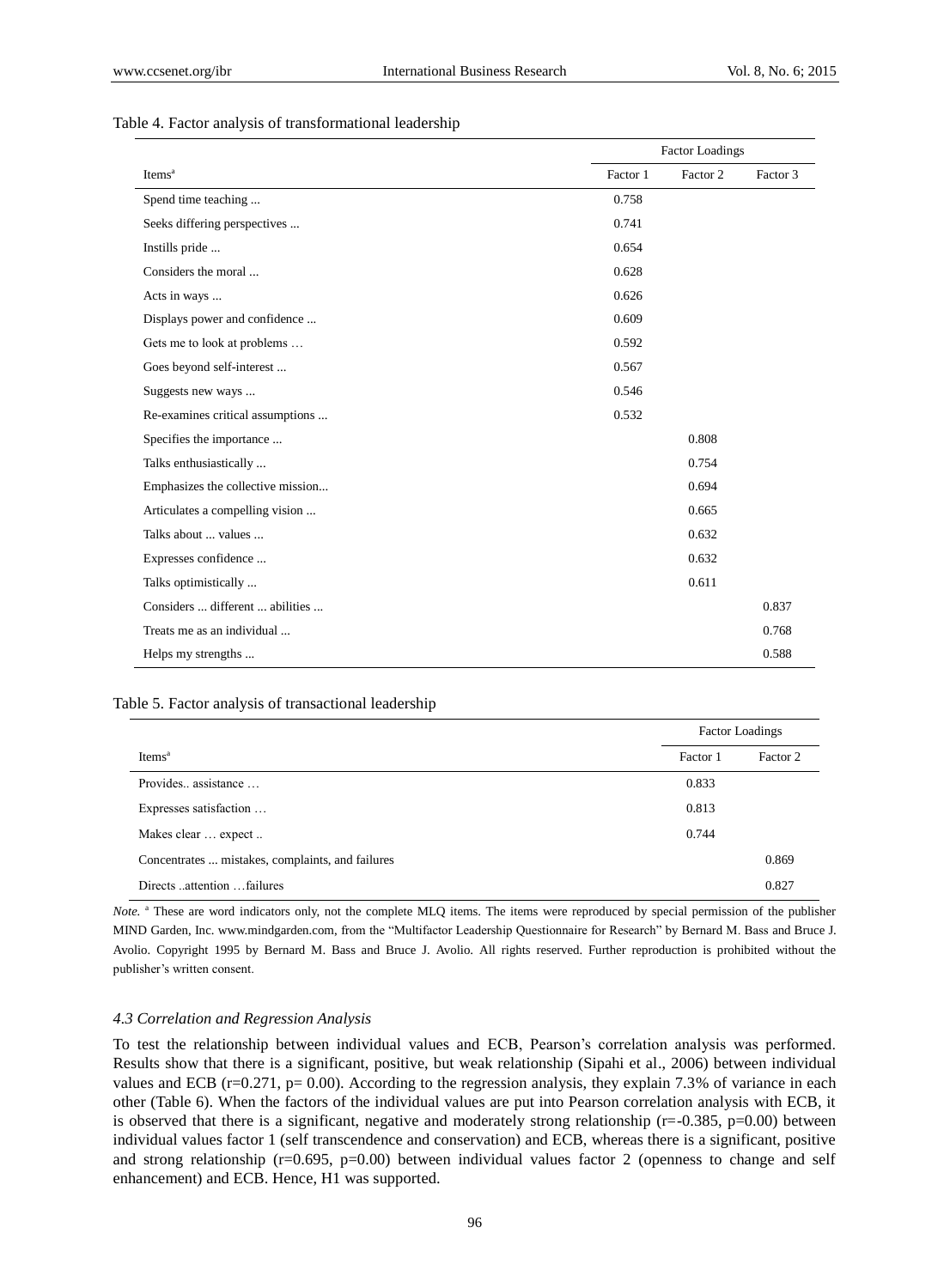| Table 6. Regression analysis between individual values and ECB |  |  |  |
|----------------------------------------------------------------|--|--|--|
|                                                                |  |  |  |

| Dependent Variable: ECB  |       |       |       |
|--------------------------|-------|-------|-------|
| Variables                | Beta  |       |       |
| Model 1                  |       |       |       |
| <b>Individual Values</b> | 0.271 | 5.398 | 0.000 |
| $\sim$                   |       |       |       |

*Note*. R=.271; R<sup>2</sup>=.073; F=29.135; p=.000.

A regression analysis was performed to test H1a, and the results revealed that self direction account for 49.4 percent of the variance that individual value explains on ECB. Universalism and Achievement made an additional 3.3 percent and 1.3 percent explanation on ECB. In the hypothesis 1a, stimulation dimension was also added as a dimension in explaining the variance for ECB. Nevertheless the outcomes did not support this part of the hypothesis, and hypothesis 1a is partially supported as shown in Table 7.

Table 7. Regression analysis between individual values and ECB

| Factors        | $R^2$ | Adj. $R^2$ | $\Delta R^2$ |          |       |
|----------------|-------|------------|--------------|----------|-------|
| Self direction | 0.494 | 0.492      | 0.494        | 0.510    | 0.000 |
| Universalism   | 0.527 | 0.524      | 0.033        | $-0.150$ | 0.000 |
| Achievement    | 0.540 | 0.536      | 0.013        | 0.203    | 0.001 |

*Note*. Dependent Variable: ECB.

The mediating role of leadership was tested with three step regression analysis (Baron & Kelly, 1986 as cited in Caligiuri et al., 1998). If mediating variable was statistically significant and the significance value of the independent variable dropped to insignificance, then it could be said that there was full support for mediation. Transformational leadership had a significant effect on ECB. In addition, the inclusion of transformational leadership decreased the effect of individual values from  $\beta = 0.271$  (*p* <0.01) to  $\beta = 0.199$  (*p* <0.01) on ECB. Since a significant individual values influence on ECB still remained, it was likely that a partial mediation of transformational leadership in the relationship between individual values and ECB of employees occurred (Table 8). Transactional leadership also had a significant effect on ECB and the inclusion of transactional leadership decreased the effect of individual values from  $\beta = 0.271$  (*p* <0.01) to  $\beta = 0.213$  (*p* <0.01) on ECB. For the purpose of exploring the dimensions of transactional leadership which may have a mediating effect, a further regression analysis was made. As displayed in Table 9, the analysis revealed that the dimension was contingent reward. This can be observed by the *β* decrease from 0.271 to 0.213., whereas the first step was insignificant when management by exception was taken as a dimension. Thus, Hypothesis 2 is partially supported.

|                                                                                                         | b     | <b>SEb</b> | ß     | p     |  |
|---------------------------------------------------------------------------------------------------------|-------|------------|-------|-------|--|
| First Regression ('Transformational L. centered 'is regressed on IV centered)                           |       |            |       |       |  |
| Constant                                                                                                | 2.936 | 0.246      |       |       |  |
| IV (Centered)                                                                                           | 0.199 | 0.061      | 0.167 | 0.001 |  |
| Second Regression ('ECB centered' is regressed on IV centered)                                          |       |            |       |       |  |
| Constant                                                                                                | 2.659 | 0.224      |       |       |  |
| IV (Centered)                                                                                           | 0.301 | 0.056      | 0.271 | 0.000 |  |
| Third Regression ('ECB centered' is regressed on IV centered $\&$ Transformational Leadership centered) |       |            |       |       |  |
| Constant                                                                                                | 1.483 | 0.237      |       |       |  |
| IV (Centered)                                                                                           | 0.221 | 0.051      | 0.199 | 0.000 |  |
| Transformational Leadership (Centered)                                                                  | 0.401 | 0.043      | 0.429 | 0.000 |  |

*Note. R* <sup>2</sup>= 0.028 for the First Regression, ΔR<sup>2</sup> = 0.073 for the Second Regression, Δ*R*<sup>2</sup>=0.179 for the Third Regression.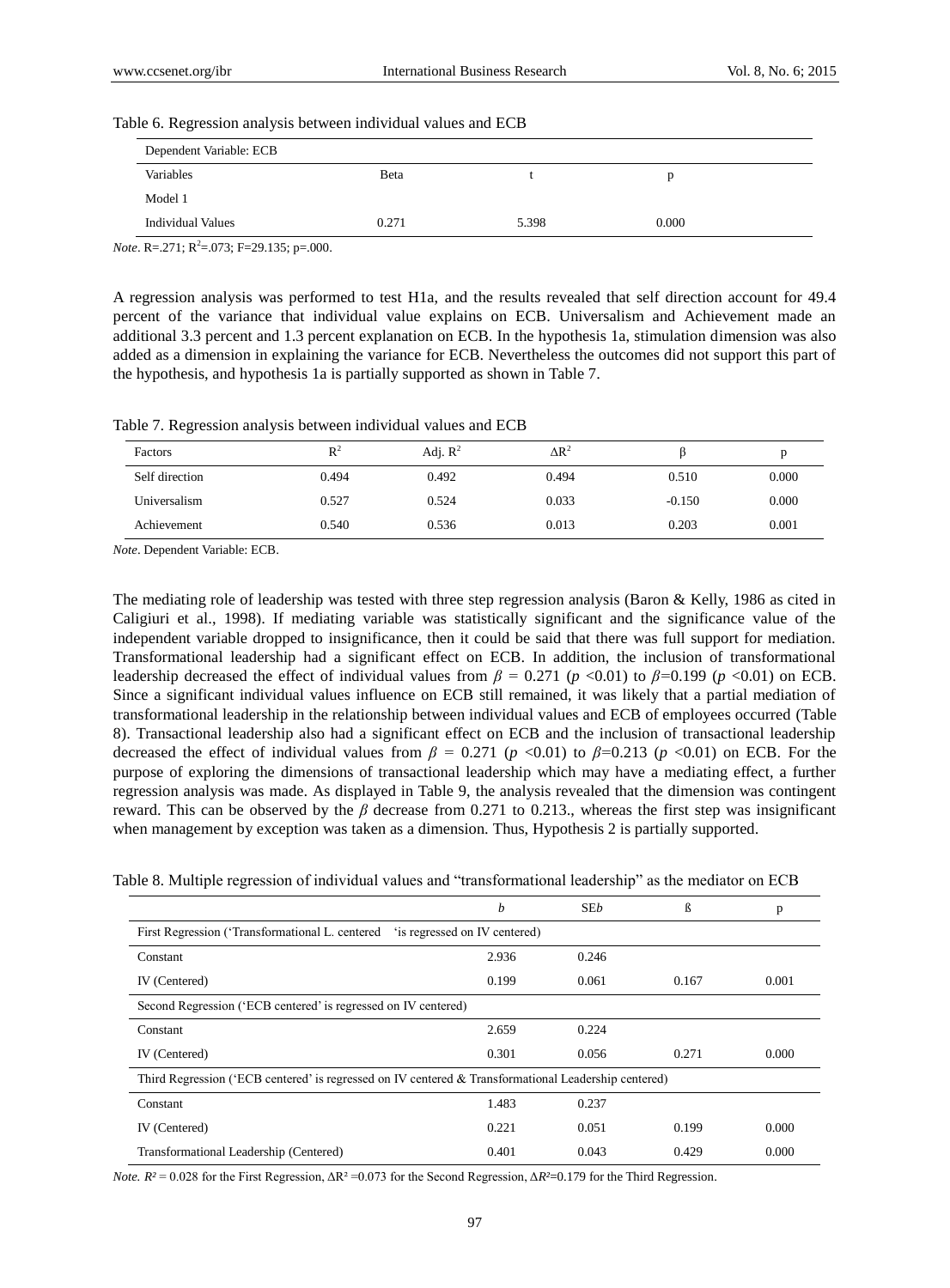|                                                                                                                                  | b     | <b>SEb</b> | ß     | p     |
|----------------------------------------------------------------------------------------------------------------------------------|-------|------------|-------|-------|
| First Regression ('Transactional L. Factor 1 (contingent reward) 'is regressed on IV centered)                                   |       |            |       |       |
| Constant                                                                                                                         | 2.745 | 0.302      |       |       |
| IV (centered)                                                                                                                    | .253  | 0.075      | 0.172 | 0.001 |
| Second Regression ('ECB (centralized) is regressed on IV centered)                                                               |       |            |       |       |
| Constant                                                                                                                         | 2.659 | 0.224      |       |       |
| IV (centered)                                                                                                                    | 0.301 | 0.056      | 0.271 | 0.000 |
| Third Regression ('ECB Factor (centralized)' is regressed on IV centered & Transactional Leadership Factor 1 (contingent reward) |       |            |       |       |
| Constant                                                                                                                         | 1960  | 0.233      |       |       |
| IV (centered)                                                                                                                    | 0.237 | 0.053      | 0.213 | 0.000 |
| Transactional Leadership Factor 1                                                                                                | 0.255 | 0.036      | 0.337 | 0.000 |

Table 9. Multiple regression of individual values and "contingent reward factor of transformational leadership" as the mediator on ECB

*Note. R* <sup>2</sup> = 0.030 for the First Regression,  $\Delta$ R<sup>2</sup> = 0.073 for the Second Regression,  $\Delta$ R<sup>2</sup> = 0.110 for the Third Regression.

The results were also cross-checked and confirmed by conducting Sobel test (Sobel, 1982). A calculation of Sobel test showed significant result ( $z = 3.078$ ,  $p = 0.002$  07), suggesting that transformation leadership mediated the effect of individual values on ECB. The mediating effect of contingent reward dimension of transactional leadership was also significant ( $z = 3.026$ ,  $p = 0.00247$ ), indicating mediating at the lower level.

Regarding demographics, no significant differences were observed in terms of gender, age, education, work-position, organizational tenure, and work tenure.

#### **5. Discussion and Conclusion**

One of the research findings that deserve attention is that there is a positive and significant relationship between universal individual values and ECB. Three values namely, self-direction, universalism, and achievement were found to explain the majority of variance in ECB. Self direction is an individual value dimension expressed through independent thought and action by choosing, creating, exploring, and desiring to be self-governing (Bardi & Schwartz, 2003). Self-direction was found to have the strongest explanatory power on ECB. The findings of the present study about the positive relationship between achievement and ECB are in parallel with the expectations, dependent on the link between creativity and achievement by definition and the literature review. It was stated by Mumford (2000) that achievement is a strong motive which is expected to be demonstrated by creative people, because they tend to be independent and follow their own ideas for achievement, without being concerned by socially imposed expectations. The employees, who consider personal success and demonstrating competence as guiding principles in life, can be considered more likely to exhibit creative behavior in the work context.

Although some researchers (Dollinger et al., 2007) found a positive and significant correlation between universalism and creative accomplishments, contrary viewpoints do exist as well. Adams, Licht, and Sagiv (2011) in their study associated entrepreneurial values and innovation with higher achievement, power, and self direction values, whereas they were found to be related with lower universalism value. Another recent research study (Gorgievsky, Ascalon, & Stephan, 2011) revealed that innovativeness was guided by self enhancing values comprising power and achievement, whereas self transcendent value dimensions such as universalism and benevolence were related with softer success criteria unrelated with innovativeness. The origins of the negative relationship between creativity and universalism, found in the present study, may be explained by the contradiction between the individualistic nature, as well as the intrinsic motive of creativity and the holistic nature of universalism concentrating on welfare of all people and nature.

In regard to the mediating role of leadership, transformational leadership was found to have at least partial mediator role in the relationship between individual values and ECB. According to the hierarchical regression results, there was a significant decrease in the effect of individual values on ECB when transformational leadership was added to the analysis. The competence between employees" individual values and perceived transformational leadership may lead to highly perceived ECB. Furthermore, the contingent reward dimension of transactional leadership was also found to play a partial mediator role. A vast amount of literature draws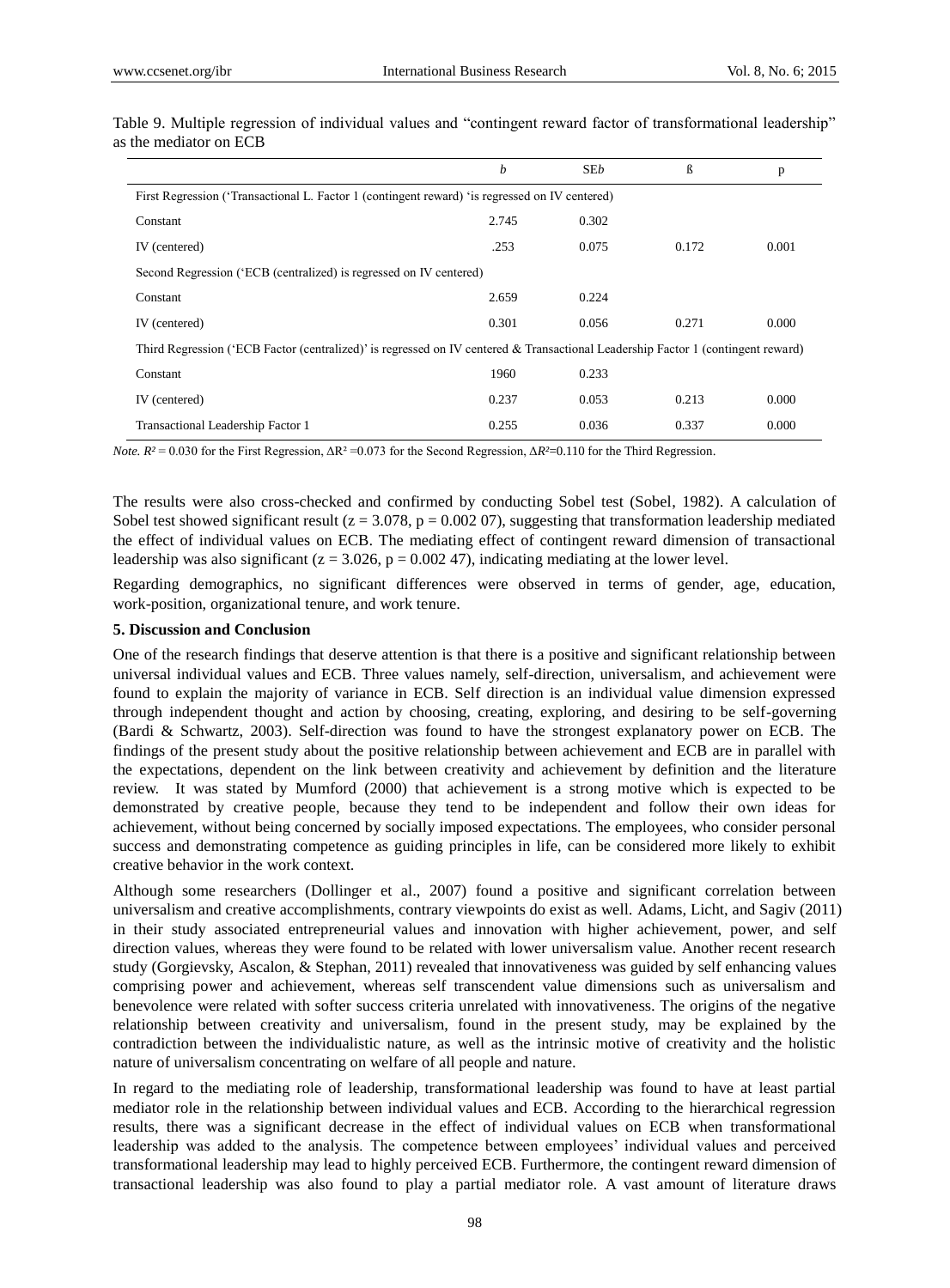attention mainly on the effect of intrinsic motivation on creativity (Woodman et al., 1993; Oliver & Anderson, 1994; Amabile et al., 1996; Zhou, 2003; Rice, 2006), ignoring the possible effect of contingent reward as an extrinsic motivation. On the contrary, there are also discussions about the possible extrinsic motivation and creativity relationship (Fairbank & Williams, 2001, Van Dijk & Van den Ende, 2002 as cited in Baer et al., 2003). Amabile et al. (1996) drew attention to the usage of reward, and claimed that extrinsic motivation could both hinder and enhance intrinsic motivation depending on the usage of the rewards and motivators.

Amabile and Muller (2008) discussed that if rewards were given objectively according to the competence by enabling employees to become involved in their work, intrinsic motivation might even enhance. Eisenberger and Rhoades (2001) explored the incremental effects of reward on creativity and found that rewards contingent on creativity might enhance extrinsic motivation. Leaders may use rewards closely linked with creativity to modify creativity related employee behaviors. From a different perspective, it can also be said that although contingent reward is an accepted dimension of transactional leadership, in some studies positive reward behavior was also found to be loaded on transformational factor instead of transactional factor (Yukl, 1999; Goodwin, Wofford, & Whittington, 2001). Therefore, it may be evaluated as a dimension supplementary to transformational leadership.

In interpreting results of the study, it is important to keep several issues in mind. This study has some limitations. First it is dependent on a snapshot- in- time survey design, with a single observation with no control group, and limited control over the effects of variables. However, individual values can be considered as stable (Meglino & Revlin, 1998) dimensions that are not easily influenced by situational changes, so it is hard to assume that measuring them in more than one time frame would yield different findings. Second, only employees from the service sector from three big cities (İstanbul, Ankara, İzmir) were chosen as the sample of the research, so one should be cautious about generalizing the results to other sectors in different cities. Third, the study was performed in one culture, in Turkey, and its findings may be bound to only this particular culture. Fourth, it is difficult to infer cause-effect relationships in this study. Future research may introduce a longitudinal design for stronger causal interpretations of the model. Fifth, there may also be other unobserved variables which could be vital in explaining employee creativity in the work place. Thus, unobserved variables might have limited the implications of the study. Sixth, employee self-report perceptions of creative behavior were used. The term self-report data is used to refer to the data obtained using questionnaires or surveys containing items that asked respondents to report something about themselves and completed by respondents themselves. That may be associated with social desirability responding. On the other hand, during the study it was assured to the respondents that the organizational and personal information will be held confidential in order to decrease the possibility of social desirability responses. Respondent or subject bias may be considered as a limitation in survey studies. The results may be influenced by what respondents think is expected or by how they wish to appear to the researcher. That bias was tried to be prevented by collecting the responses without getting any information about the identity of the respondent. Seventh, it can be said that creativity is a self-awareness process, and understanding individuals" self perceptions and subjective experiences may be the first and very important step towards understanding the process of creativity. On the other hand, it can not be ignored that multiple referents including direct managers, peers, and customers might give more objective results for creativity.

In terms of managerial implications, the study highlights a number of important implications for HRM practices. The findings are especially important for the recruitment process for the organizations in the service industry, where creativity is essential. The statistical outcomes show that managers should especially seek to recruit employees possessing self direction value as a salient individual value. Employees with achievement value are also found to be more related with creative behaviors.

The results of the present study bring a different and complementary perspective for the selection of the employees for service sector organizations. Tests evaluating individual values of the employees may also be used among other selection tools for HR departments. It is worth to note that transformational leaders may also function as mediators to guide employees who support different individual values for involving in creative employee behavior in organizations.

To our knowledge, the present study can be considered as the first of its kind in Turkey which empirically explores the role of transformational leadership as a mediator between individual values and creativity. Transformational leadership is found to have at least partial mediation effect. Depending on the positive and significant relationship between individual values and creativity, future research may look into those relationships from different perspectives.

Rank, Paca, and Frese (2004) stated that "little *attention has been devoted to international issues related to*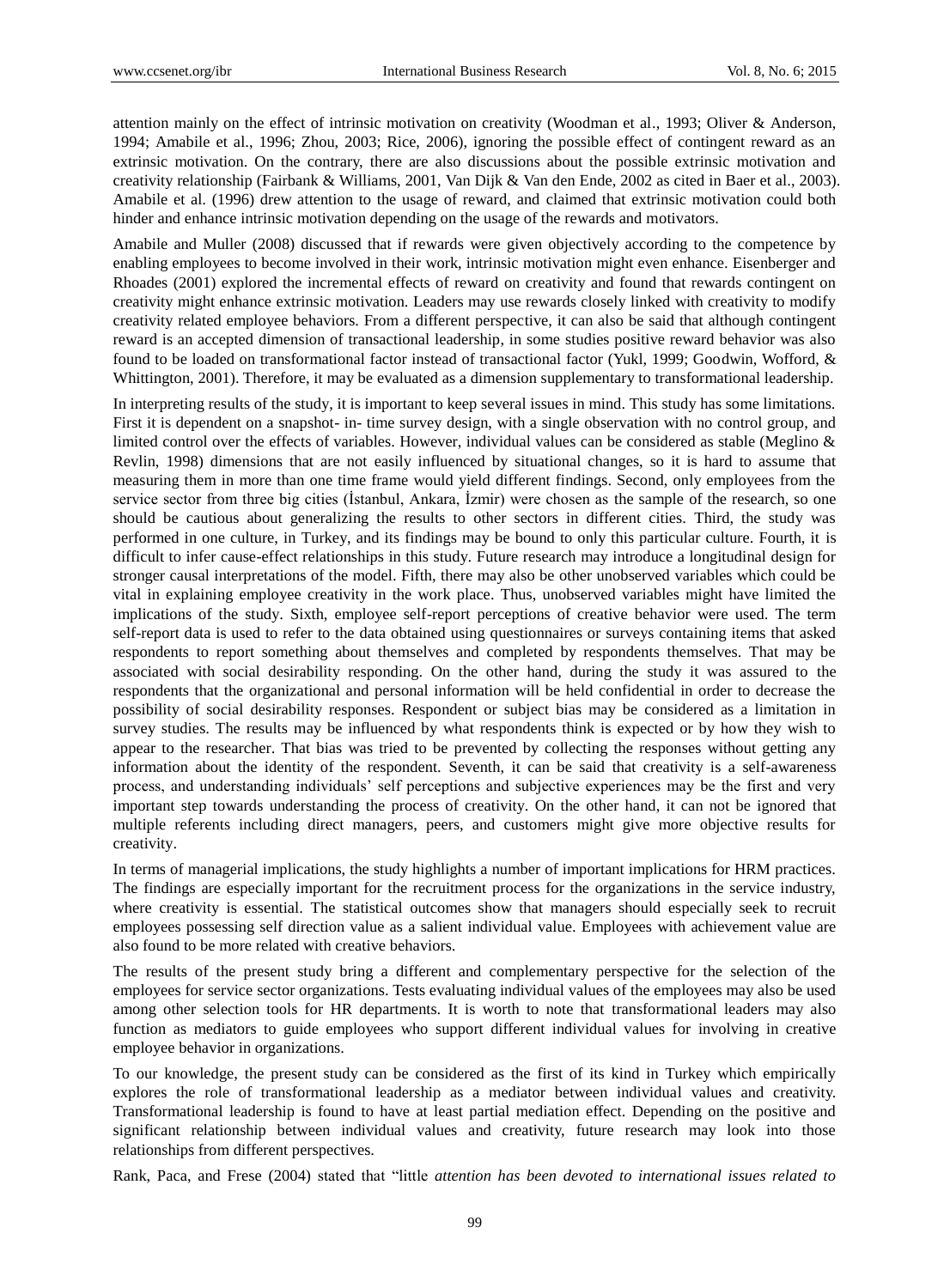*creativity and innovation*" (p. 524). In terms of future research, creativity studies should have been the priority of not only researchers and academicians, but also that of managers. The present study provides a cultural perspective for issues related with creativity depending on the fact that it was conducted in Turkey. Further cross cultural studies including Turkey will serve as a future conceptual tool for explaining international differences in creativity.

#### **References**

- Adams, R. B., Licht A. N., & Sagiv, L. (2011). Shareholders and stakeholders: How do directors decide? *Strategic Management Journal, 32*, 1331-1355. http://dx.doi.org/10.1002/smj.940
- Amabile, T. M., & Mueller, J. S. (2008). Studying creativity, its processes and its antecedents: An exploration of the componential theory of creativity. In C. E. Shalley, & J. Zhou (Eds.), *Handbook of Organizational Creativity* (pp. 33-64). NY: Taylor and Francis Group.
- Amabile, T. M. (1988). A model of creativity and innovation in organizations. In B. M. Staw, & L. L. Cummings (Eds.), *Research in organizational behavior* (Vol. 10, pp. 123-167). NY: JAI Press.
- Amabile, T. M., Barsade, S. G., Mueller, J. S., & Staw, B. M. (1995). Affect and creativity at work. *Administrative Science Quarterly, 50*(3), 367-403. http://dx.doi.org/10.2189/asqu.2005.50.3.367
- Amabile, T. M., Conti R., Coon H., Lazenby J., & Herron, M. (1996). Assessing the work environment for creativity. *The Academy of Management Journal, 39*(5), 1154-1184. http://dx.doi.org/10.2307/256995
- Antonakis, J., Avolio, B. J., & Sivasubramaniam, N. (2003). Context and leadership: An examination of the nine-factor full-range leadership theory using the multifactor leadership questionnaire. *The Leadership Quarterly, 14*, 261-295. http://dx.doi.org/10.1016/S1048-9843(03)00030-4
- Atwater, L., & Carmeli, A. (2009). Leader-member exchange, feelings of energy and involvement in creative work. *The Leadership Quarterly, 20*(3), 264-275. http://dx.doi.org/10.1016/j.leaqua.2007.07.009
- Baer, M., Oldham, G. R., & Cummings, A. (2003). Rewarding creativity: When does it really matter? *The Leadership Quarterly, 14*, 569-586. http://dx.doi.org/10.1016/S1048-9843(03)00052-3
- Bardi, A., & Schwartz, S. H. (2003). Values and behavior: Strength and structure of relations. *Personality and Social Psychology Bulletin, 29*(10), 1207-1220. http://dx.doi.org/10.1177/0146167203254602
- Bass, B., & Avolio, B. (1995). *MLQ Multifactor leadership questionnaire*. Redwood City, CA: Mind Garden.
- Bass, B. M. (1985). *Leadership and performance*. New York, NY: Free Press.
- Bass, B. M. (1997). Does the transactional-transformational leadership paradigm transcend organizational and national boundaries? *American Psychologist, 52*(2), 130-139. http://dx.doi.org/10.1037//0003-066X.52.2.130
- Bass, B. M., Avolio, B. J., Jung, D. L., & Berson, Y. (2003). Predicting unit performance by assessing transformational and transactional leadership. *Journal of Applied Psychology, 88*(2), 207-218. http://dx.doi.org/10.1037/0021-9010.88.2.207
- Burns, J. M. (1978). *Leadership.* New York, NY: Harper & Row.
- Caligiuri, P. M., Hyland, M. M., Joshi, A., & Bross, A. S. (1998). Testing a theoretical model for explaining the relationship between family adjustment and expatriate work adjustment. *Journal of Applied Psychology, 83*, 598-614.
- Den Hartog, D. N., & Koopman, P. L. (2001). Leadership in organizations*.* In N. Anderson, D. S. Ones, H. K. Sinangil, & C. Viswesvaran (Eds.), *Handbook of Industrial, Work & Organizational Psychology* (Vol. 2). Organizational Psychology, Sage Publications.
- Den Hartog, D. N., Van Muijen, J., & Koopman, P. (1997). Transactional versus transformational leadership: An analysis of the MLQ. *Journal of Occupational and Organizational Psychology, 70*(1), 19-34. http://dx.doi.org/10.1111/j.2044-8325.1997.tb00628.x
- Dionne, S. D., Yammarino, F. J., Atwater, L. E., & Spangler, W. D. (2004). Transformational leadership and team performance. *Journal of Organizational Change Management, 17*(2), 177-193. http://dx.doi.org/10.1108/09534810410530601
- Dollinger, S., Burke, P., & Gump, N. (2007). Creativity and values. *Creativity Research Journal, 19*(2-3), 91-103. http://dx.doi.org/10.1080/10400410701395028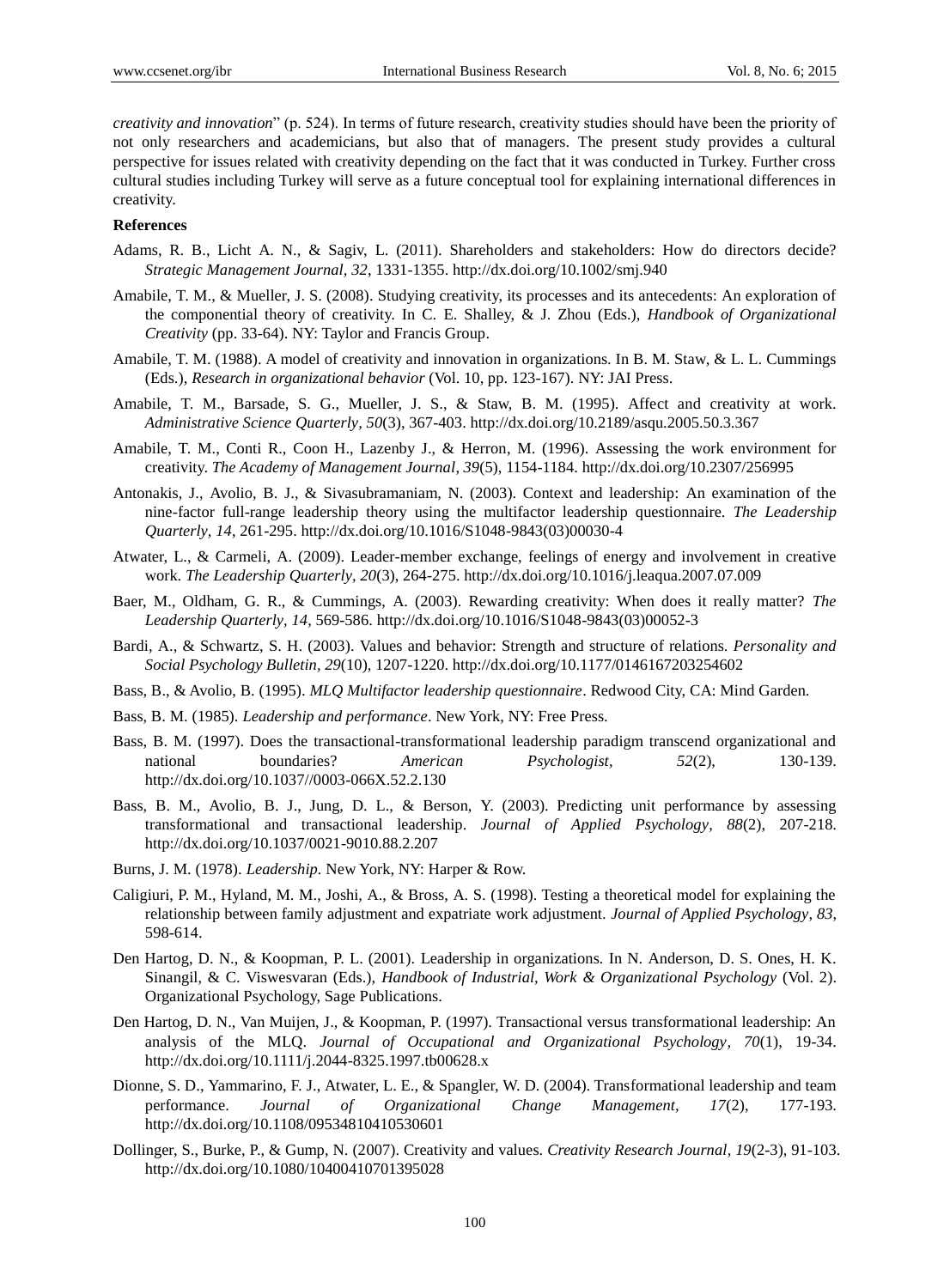- Egri, C. P., & Herman, S. (2000). Leadership in the North American environment sector: Values, leadership styles, and context of environmental leaders and their organizations. *The Academy of Management Journal, 43*(4), 571-604. http://dx.doi.org/10.2307/1556356
- Ehrhart, M. G., & Klein, K. J. (2001). Predicting followers' preferences for charismatic leadership: The influence of follower values and personality. *Leadership Quarterly, 12*(2), 153-179. http://dx.doi.org/10.1016/S1048-9843(01)00074-1
- Eisenberger, R., & Rhoades, L. (2001). Incremental effects of reward on creativity. *Journal of Personality and Social Psychology, 81*(4), 728-741. http://dx.doi.org/10.1037//0022-3514.81.4.728
- Elkins, T., & Keller, R. T. (2003). Leadership in research and development organizations: A literature review and conceptual framework. *The Leadership Quarterly, 14,* 587-606. http://dx.doi.org/10.1016/S1048-9843(03)00053-5
- Ergin, C., & Kozan, K. M. ( 2004). Çalışanların temel değerleri, dönüşümsel ve etkileşimsel liderliğin çekiciliği. *Türk Psikoloji Dergisi, 19*(54), 37-57.
- Farmer S. M., Tierney P., & Mcintyre, K. K. (2003). Employee creativity in Taiwan: An application of role identity theory. *Academy of Management Journal, 46*(5), 618-630. http://dx.doi.org/10.2307/30040653
- Fontaine, R., & Richardson, S. (2005). Cultural values in Malaysia: Chinese, Malays and Indians compared. *Cross Cultural Management: An International Journal, 12*(4), 63-77. http://dx.doi.org/10.1108/13527600510798141
- Ganesan, S., & Weitz, B. (1996). The impact of staffing policies on retail buyer job attitudes and behaviors. *Journal of Retailing, 72*(1), 31-56. http://dx.doi.org/10.1016/S0022-4359(96)90004-4
- Goodwin, V. L., Wofford, J. L., & Whittington, J. L. (2001). A theoretical and empirical extension to to the transformational leadership construct. *Journal of Organizational Behavior, 22*, 759-774. http://dx.doi.org/10.1002/job.111
- Gorgievsky, M. J., Ascalon M. E., & Stephan, U. (2011). Small business owners" success criteria, a values approach to personal differences. *Journal of Small Business Management, 49*(2), 207-232. http://dx.doi.org/10.1111/j.1540-627X.2011.00322.x
- Gump, N. W. (2003). *Creativity and self knowledge: Predicting creativity with values and vocational interests measures* (Unpublished Doctorate Thesis). Southern Illinous University, Carbondale, US.
- Gümüşlüoğlu, L., & İlsev, A. (2009). Transformational leadership, creativity and organizational innovation. *Journal of Business Research, 62*(4), 461-473. http://dx.doi.org/10.1016/j.jbusres.2007.07.032
- Jaussi, K. S., & Dionne, S. D. (2003). Leading for creativity: The role of unconventional behaviour, *Leadership Quarterly, 14*, 475-498. http://dx.doi.org/10.1016/S1048-9843(03)00048-1
- Jung, D. I., Chow, C., & Wu, A. (2003). The role of transformational leadership in enhancing organizational innovation: Hypotheses and some preliminary findings. *The Leadership Quarterly, 14*(4-5), 525-544. http://dx.doi.org/10.1016/S1048-9843(03)00050-X
- Meglino, B. M., & Revlin, E. C. (1998). Individual values in organizations: concepts, controversies and research. *Journal of Management, 24*(3), 351-389. http://dx.doi.org/10.1177/014920639802400304
- Meredith, J. R., Raturi, A., Amoako-Gyampah, K., & Kaplan, B. (1989). Alternative research paradigms in operations. *Journal of Operations Management, 8*(4), 297-326. http://dx.doi.org/10.1016/0272-6963(89)90033-8
- Mumford, M. D. (2000). Managing creative people: Strategies and tactics for innovation. *Human Resource Management Review, 10*(3), 318-351. http://dx.doi.org/10.1016/S1053-4822(99)00043-1
- Mumford, M. D., & Gustafson, S. B. (1988). Creativity syndrome: Integration, application and innovation. *Psychological Bulletin, 103*(1), 27-43. http://dx.doi.org/10.1037//0033-2909.103.1.27
- Mumford, M. D., Scott, G. M., Gaddis, B. H., & Strange, J. M. (2002). Leading creative people: Orchestrating expertise and relationships. *The Leadership Quarterly, 13*, 705-750. http://dx.doi.org/10.1016/S1048-9843(02)00158-3
- Oliver, R. L., & Anderson, E. (1994). An empirical test of the consequences of behaviour and outcome based sales control systems. *Journal of Marketing, 58*(4), 53-67. http://dx.doi.org/10.2307/1251916
- Rank, J., Paca, V. L., & Frese, M. (2004). Three avenues for future research on creativity, innovation, and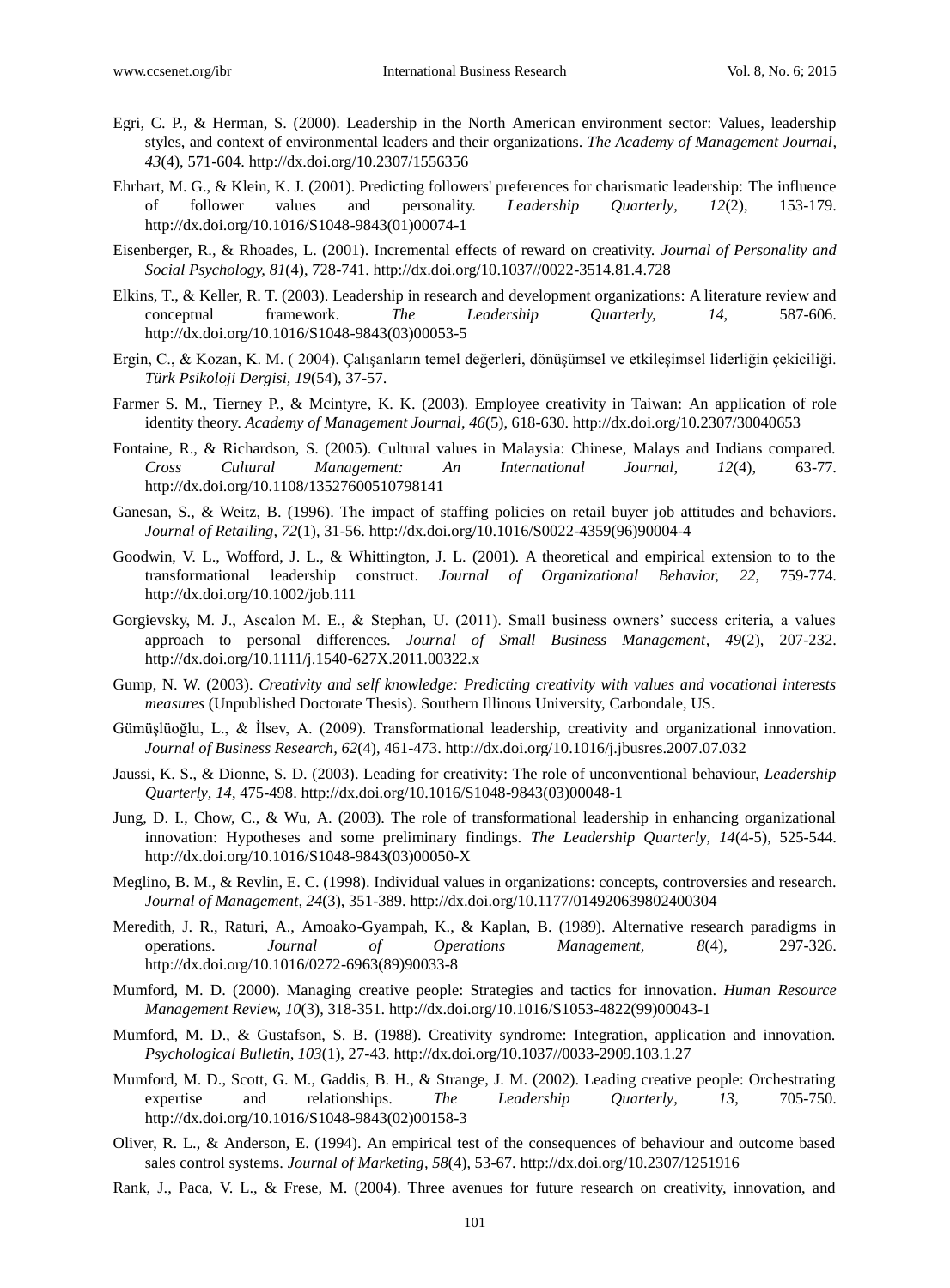initiative. *Applied Psychology: An International Review, 53*(4), 518-528. http://dx.doi.org/10.1111/j.1464-0597.2004.00185.x

- Rice, G. (2006). Individual values, organizational context and self perceptions of employee creativity: Evidence from Egyptian organizations. *Journal of Business Research, 59*(2), 233-241. http://dx.doi.org/10.1016/j.jbusres.2005.08.001
- Rokeach, M. (1973). *Understanding human values*. New York, NY: The Free Press.
- Rokeach, M., & Regan, J. F. (1980). The role of values in the counselling situation. *The Personnel and Guidance Journal, 58*(9), 576-583. http://dx.doi.org/10.1002/j.2164-4918.1980.tb00454.x
- Ros, M., Schwartz, S. H., & Surkiss, S. (1999). Basic individual values, work values, and the meaning of work. *Applied Psychology an International Review, 48*(1), 49-71. http://dx.doi.org/10.1080/026999499377664
- Sarros, J. C., & Santora, J. C. (2001). Leaders and values: A cross cultural study. *Leadership and Organization Development Journal, 22*(5), 243-248. http://dx.doi.org/10.1108/01437730110397310
- Schwartz, S. H. (1992). Universals in the content and structure of values: Theoretical advances and empirical tests in 20 countries*.* In M. P. Zanna (Ed.), *Advances in experimental social psychology* (pp. 1-65). San Diego: Academic Press.
- Schwartz, S. H., & Bilsky, W. (1987). Toward a universal psychological structure of human values. *Journal of Personality and Social Psychology, 53*, 550-562. http://dx.doi.org/10.1037//0022-3514.53.3.550
- Schwartz, S. H., & Sagie, G. (2000). Value consensus and importance: A cross-national study. *Journal of Cross-Cultural Psychology, 31*(4), 465-497. http://dx.doi.org/10.1177/0022022100031004003
- Schwartz, S. H., Gila, M., Lehmann, A., Burgess, S., Harris, M., & Owens, V. (2001). Extending the cross-cultural validity of the theory of basic human values with a different method of measurement. *Journal of Cross-Cultural Psychology, 32*(5), 519-542. http://dx.doi.org/10.1177/0022022101032005001
- Shalley, C. E., & Zhou, J. (2008). Organizational creativity research: A historical overview. In C. E. Shalley, & J. Zhou (Eds.), *Handbook of Organizational Creativity* (pp. 3-32). NY: Taylor and Francis Group.
- Shalley, C. E. (1995). Effects of coaction, expected evaluation and goal setting on creativity and productivity. *Academy of Management Journal, 38*(2), 483-503. http://dx.doi.org/10.2307/256689
- Shalley, C. E., & Gilson, L. L. (2004). What leaders need to know: A review of social and contextual factors that can foster or hinder creativity. *The Leadership Quarterly, 15*(1), 33-53. http://dx.doi.org/10.1016/j.leaqua.2003.12.004
- Shin, S. J., & Zhou, J. (2003). Transformational leadership, conservation, and creativity: Evidence from Korea. *Academy of Management Journal, 46*, 703-714. http://dx.doi.org/10.2307/30040662
- Smith, J. P., & Shalley, J. E. (2003). The social side of creativity: A static and dynamic social network perspective. *Academy of Management Review, 28*(1), 89-106. http://dx.doi.org/10.5465/AMR.2003.8925236
- Sobel, M. E. (1982). Asymptotic confidence intervals for indirect effects in structural equation models. *Sociological Methodology, 13*, 290-312. http://dx.doi.org/10.2307/270723
- Sternberg, R. (1999). *Handbook of Creativity.* Cambridge University Press.
- Struch, N., Schwartz, S. H., & Van der Kloot, W. A. (2002). Meanings of basic values for women and men: A cross-cultural analysis. *Personality and Social Psychology Bulletin, 28*(1), 16-28. http://dx.doi.org/10.1177/0146167202281002
- Tierney, P. (2008). Leadership and employee creativity. In C. E. Shalley, & J. Zhou (Eds.), *Handbook of Organizational Creativity* (pp. 95-124). NY: Taylor and Francis Group.
- Tierney, P., & Farmer, S. M. (2004). The pygmalion process and employee creativity. *Journal of Management, 30*(3), 413-432. http://dx.doi.org/10.1016/j.jm.2002.12.001
- Woodman, R. W., Sawyer, J. E., & Griffin, R. W. (1993). Toward a theory of organizational creativity. *The Academy of Management Review, 18*(2), 293-321. http://dx.doi.org/10.2307/258761
- Yahyagil, M. Y., & Ötken, A. B. (2011). Cultural values from managers' and academicians' perspectives: The case of Turkey. *Management Research Review, 34*(9), 1018-1041. http://dx.doi.org/10.1108/01409171111158974